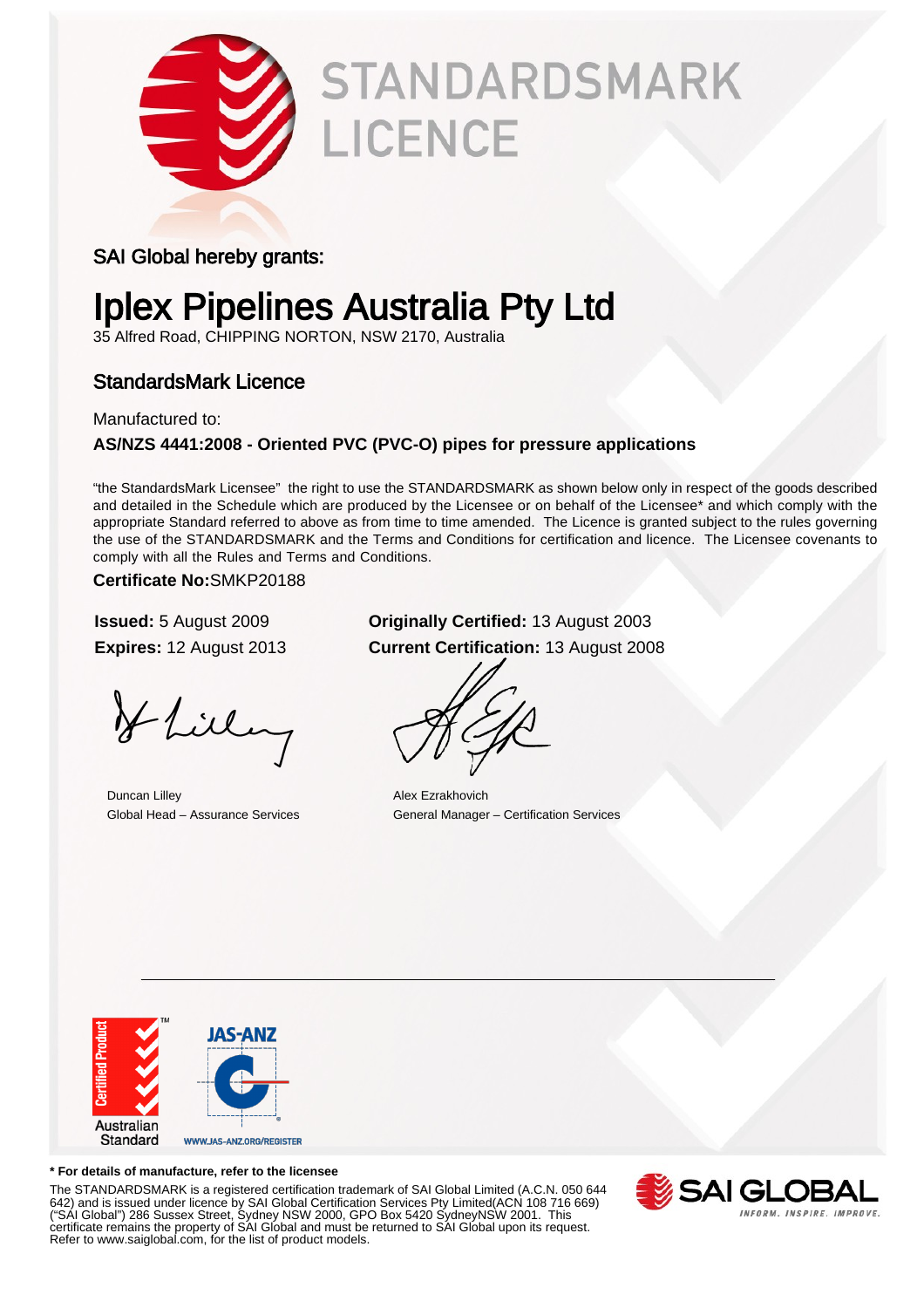### **SCHEDULE TO STANDARDSMARK LICENCE**

### SAI Global hereby grants:

## Iplex Pipelines Australia Pty Ltd

35 Alfred Road, CHIPPING NORTON, NSW 2170, Australia

### StandardsMark Licence

Manufactured to:

#### AS/NZS 4441:2008 - Oriented PVC (PVC-O) pipes for pressure applications

Model identification of the goods on which the STANDARDSMARK may be used:

| <b>Model Identification</b> | <b>Model Name</b> | <b>Brand Name</b>                                             | <b>Product Description</b>                 | <b>Date Endorsed</b> |
|-----------------------------|-------------------|---------------------------------------------------------------|--------------------------------------------|----------------------|
| ApolloBLUE                  | ApolloBLUE        | ApolloBLUE<br>PREMIUM<br>(IPLEXPIPELINES\M<br>AINLINE)        | DN300 PVC-O<br>Pressure Pipe               | 5 Aug 2009           |
| ApolloBLUE                  | ApolloBLUE        | ApolloBLUE<br>PREMIUM<br>(IPLEXPIPELINES\M<br>AINLINE)        | <b>DN250 PVC-O</b><br>Pressure Pipe        | 5 Aug 2009           |
| ApolloBLUE                  | ApolloBLUE        | ApolloBLUE<br>PREMIUM<br>(IPLEXPIPELINES\M<br>AINLINE)        | <b>DN200 PVC-O</b><br>Pressure Pipe        | 5 Aug 2009           |
| ApolloBLUE                  | ApolloBLUE        | ApolloBLUE<br>PREMIUM<br>(IPLEXPIPELINES\M<br>AINLINE)        | <b>DN150 PVC-O</b><br><b>Pressure Pipe</b> | 5 Aug 2009           |
| ApolloBLUE                  | ApolloBLUE        | ApolloBLUE<br><b>PREMIUM</b><br>(IPLEXPIPELINES\M<br>AINLINE) | <b>DN100 PVC-O</b><br>Pressure Pipe        | 5 Aug 2009           |
| ApolloBLUE                  | ApolloBLUE        | ApolloBLUE<br>PREMIUM<br>(IPLEXPIPELINES\M<br>AINLINE)        | DN225 PVC-O<br>Pressure Pipe               | 5 Aug 2009           |
| ApolloBLUE                  | ApolloBLUE        | ApolloBLUE<br>PREMIUM<br>(IPLEXPIPELINES\M<br>AINLINE)        | <b>DN250 PVC-O</b><br><b>Pressure Pipe</b> | 5 Aug 2009           |
| ApolloBLUE                  | ApolloBLUE        | ApolloBLUE<br><b>PREMIUM</b><br>(IPLEXPIPELINES\M<br>AINLINE) | <b>DN300 PVC-O</b><br>Pressure Pipe        | 5 Aug 2009           |
| ApolloBLUE                  | ApolloBLUE        | ApolloBLUE<br>PREMIUM<br>(IPLEXPIPELINES\M<br>AINLINE)        | <b>DN225 PVC-O</b><br><b>Pressure Pipe</b> | 5 Aug 2009           |

**Certificate No:** SMKP20188 **Issued Date:** 5 August 2009

This schedule supersedes all previously issued schedules

#### **\* For details of manufacture, refer to the licensee**

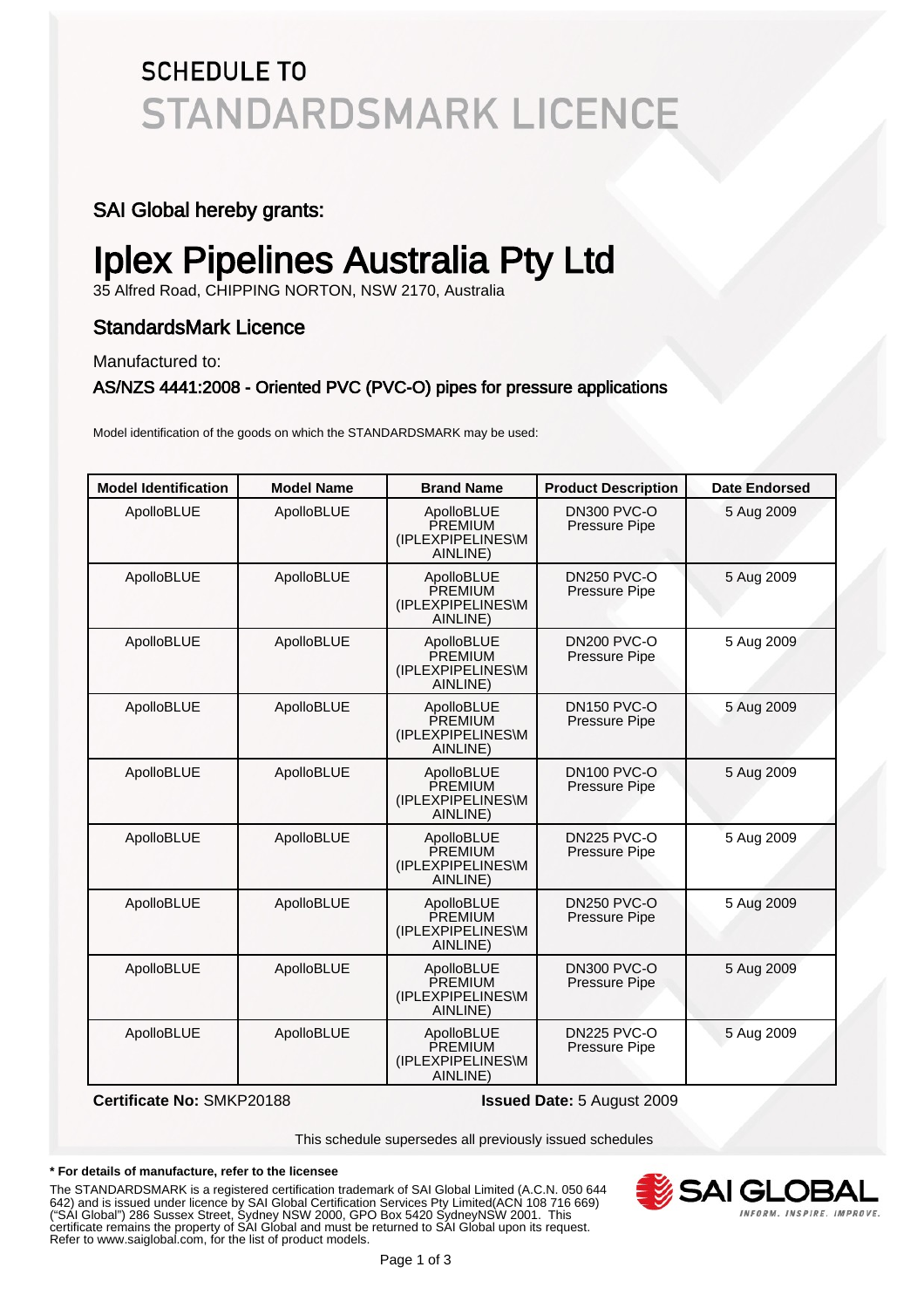### **SCHEDULE TO STANDARDSMARK LICENCE**

| <b>Model Identification</b> | <b>Model Name</b> | <b>Brand Name</b>                                      | <b>Product Description</b>                 | <b>Date Endorsed</b> |
|-----------------------------|-------------------|--------------------------------------------------------|--------------------------------------------|----------------------|
| ApolloBLUE                  | ApolloBLUE        | ApolloBLUE<br>PREMIUM<br>(IPLEXPIPELINES\M<br>AINLINE) | <b>DN200 PVC-O</b><br>Pressure Pipe        | 5 Aug 2009           |
| ApolloBLUE                  | ApolloBLUE        | ApolloBLUE<br>PREMIUM<br>(IPLEXPIPELINES\M<br>AINLINE) | <b>DN100 PVC-O</b><br>Pressure Pipe        | 5 Aug 2009           |
| ApolloBLUE                  | ApolloBLUE        | ApolloBLUE<br>PREMIUM<br>(IPLEXPIPELINES\M<br>AINLINE) | <b>DN150 PVC-O</b><br><b>Pressure Pipe</b> | 5 Aug 2009           |
| ApolloBLUE                  | ApolloCREAM       | ApolloCREAM<br><b>PREMIUM</b><br>(IPLEXPIPELINES)      | <b>DN250 PVC-O</b><br>Pressure Pipe        | 5 Aug 2009           |
| ApolloBLUE                  | ApolloCREAM       | ApolloCREAM<br>PREMIUM<br>(IPLEXPIPELINES)             | <b>DN200 PVC-O</b><br>Pressure Pipe        | 5 Aug 2009           |
| ApolloBLUE                  | ApolloLILAC       | ApolloLILAC<br>PREMIUM<br>(IPLEXPIPELINES)             | DN300 PVC-O<br>Pressure Pipe               | 5 Aug 2009           |
| ApolloBLUE                  | ApolloLILAC       | ApolloLILAC<br>PREMIUM<br>(IPLEXPIPELINES)             | <b>DN225 PVC-O</b><br>Pressure Pipe        | 5 Aug 2009           |
| ApolloBLUE                  | ApolloLILAC       | ApolloLILAC<br>PREMIUM<br>(IPLEXPIPELINES)             | <b>DN200 PVC-O</b><br>Pressure Pipe        | 5 Aug 2009           |
| ApolloBLUE                  | ApolloLILAC       | ApolloLILAC<br>PREMIUM<br>(IPLEXPIPELINES)             | <b>DN100 PVC-O</b><br>Pressure Pipe        | 5 Aug 2009           |
| ApolloBLUE                  | ApolloLILAC       | ApolloLILAC<br>PREMIUM<br>(IPLEXPIPELINES)             | <b>DN150 PVC-O</b><br>Pressure Pipe        | 5 Aug 2009           |
| ApolloBLUE                  | ApolloLILAC       | ApolloLILAC<br><b>PREMIUM</b><br>(IPLEXPIPELINES)      | <b>DN250 PVC-O</b><br>Pressure Pipe        | 5 Aug 2009           |
| ApolloBLUE                  | ApolloLILAC       | ApolloLILAC<br>PREMIUM<br>(IPLEXPIPELINES)             | <b>DN100 PVC-O</b><br>Pressure Pipe        | 5 Aug 2009           |
| ApolloBLUE                  | ApolloLILAC       | ApolloLILAC<br><b>PREMIUM</b><br>(IPLEXPIPELINES)      | DN225 PVC-O<br>Pressure Pipe               | 5 Aug 2009           |
| ApolloBLUE                  | ApolloLILAC       | ApolloLILAC<br>PREMIUM<br>(IPLEXPIPELINES)             | <b>DN200 PVC-O</b><br>Pressure Pipe        | 5 Aug 2009           |
| ApolloBLUE                  | ApolloLILAC       | ApolloLILAC<br>PREMIUM<br>(IPLEXPIPELINES)             | DN300 PVC-O<br>Pressure Pipe               | 5 Aug 2009           |
| ApolloBLUE                  | ApolloLILAC       | ApolloLILAC<br>PREMIUM<br>(IPLEXPIPELINES)             | <b>DN150 PVC-O</b><br>Pressure Pipe        | 5 Aug 2009           |

**Certificate No:** SMKP20188 **Issued Date:** 5 August 2009

This schedule supersedes all previously issued schedules

#### **\* For details of manufacture, refer to the licensee**